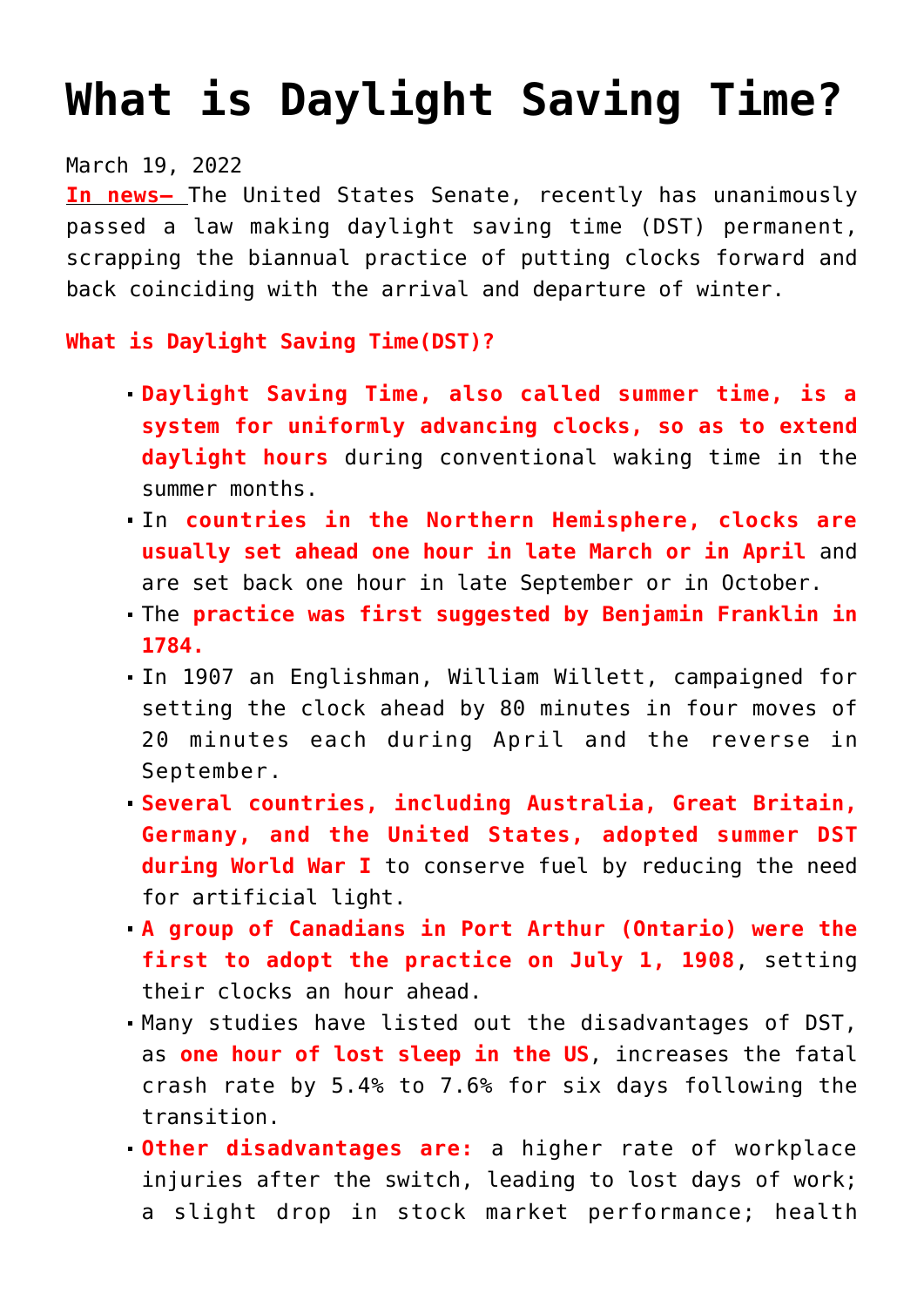problems as a result of disruption of the circadian rhythm (body clock) and even longer sentences ordered by judges deprived of sleep.

- **Once the USA's Sunshine Protection Act is passed, it will come into effect in November 2023.**
- The practice of turning clocks back by an hour to standard time every November will stop — and DST, which now starts in March, will be in effect all year round.
- DST is currently followed by some 70 countries twice a year.

### **Greenwich Mean Time (GMT)-**

- Greenwich Mean Time is the yearly average (or 'mean') of the time each day when the Sun crosses the Prime Meridian at the Royal Observatory Greenwich, London.
- At different times in the past, it has been calculated in different ways, including being calculated from noon.
- The term 'GMT' is also used as one of the names for the time zone **Coordinated Universal Time (UTC)+00:00.**
- Essentially, mean time is clock time rather than solar (astronomical) time.
- Solar time varies throughout the year, as the time interval between the Sun crossing a set meridian line changes.
- But each day measured by a clock has the same length, equal to the average (mean) length of a solar day.
- It's a way of standardizing and regularizing time.

#### **Indian Standard Time (IST)-**

- **IST is the time zone observed throughout India, with a time offset of UTC+05:30** which means, **IST is 5:30 hours ahead of Coordinated Universal Time (UTC).**
- This time zone is **in use during standard time in Asia**.
- India Standard Time is a half-hour time zone.
- Its local time differs by 30 minutes instead of the normal whole hour.